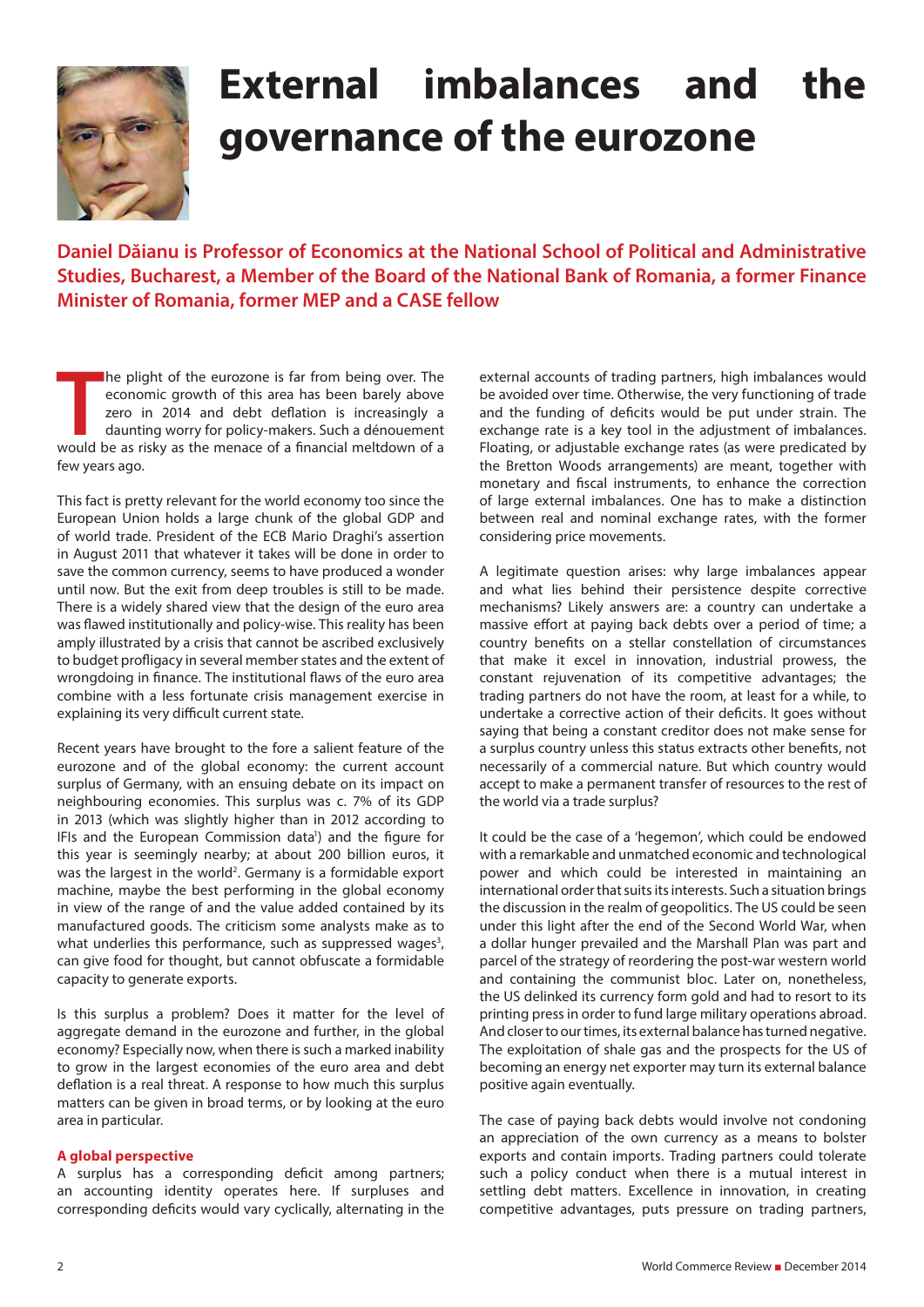which may be forced to try to devalue their own currencies as a policy response. Structural reforms which should enhance productivity gains may also be a venue for keeping up with competitive pressures. When trading partners do not have policy room for correcting massive imbalances, they are likely to go through painful balance of payments crises. This is not an uncommon occurrence around the world.

There could also be a case when a country keeps its currency undervalued steadily by betting that, in such a way, competitive advantages would be created via tradable oriented resource reallocation and intensive assimilation of new technologies (as an outcome of export expansion)<sup>4</sup>. In this case, short term income losses (due to currency undervaluation) are accepted for the sake of greater benefits over the longer term which result from dynamic productivity gains. Not a few Asian countries pegged their currencies to the USD in order to grow economically through export expansion. And they were quite successful.

One has to say that such a strategy demands very intensive assimilation of knowhow and steady upgrading of own exports. Asian countries' temptation to keep their currencies undervalued was boosted by the crisis of 1997/98; they realized that the international regime is quite destabilizing because of large and volatile, speculative capital flows and that it pays to build up foreign exchange reserves, that there is premium on holding large reserves as a means to fend off adverse shocks<sup>5</sup>.

This said, however, there are limits to how much emerging economies can mitigate the pains of massive capital in- and outflows. Even wisely calibrated capital controls can be of little help when big central banks do not heed the externalities their operations create in the world economy. This is what Helene Rey has in mind when saying that the 'impossible trilemma'6 is essentially a 'dilemma' in small economies, under the circumstances of volatile capital flows<sup>7</sup>.

When a country is heavily export-oriented (as Germany is) the propensity to use net exports as a vehicle to stimulate domestic economic activity is pretty high – especially when recession is spreading around, as it has been the case in most of the industrialized world after the current crisis erupted. A big problem with such behaviour is that it invites 'beggar thy neighbour policies', namely, policies that harm partners reciprocally.

The reason is simple: partners would try to replicate the same conduct, and a destructive race to the bottom would take place. A caveat needs to be made however in this regard. Countries are not similar in economic terms and, therefore, their response tools are not similarly effective. The countries that hold more technological power are also stronger commercially, and they are likely to win more, or to lose less, from a currency/trade war. Germany, the Netherlands, Austria, Denmark, Sweden, are European economies that belong to this category; for both big firms and highly specialized SMEs which are active in niche markets.

The bottom line is that currency and trade wars, however carefully waged they are, are doubled edged; it is better to avoid them. This is the rationale behind the search, during history, of trade and currency agreements, which should foster international economic exchanges. International institutions and analysts remark that Germany's large external surplus (out of which above 70% is obtained outside the euro area currently)

"Unconventional monetary policies aimed at breaking the deadlock of the transmission mechanism need to be combined with bold public investment policies which should prop up aggregate demand at the euro area level and enhance chances for longer term recovery"

damps global aggregate demand in a period of much subdued economic activity in Europe<sup>8</sup>.

For its part, German officials retort that their country's public debt has grown to above 80% of GDP in an ageing society, that its strategic objective is to balance the books, which sounds fine prima facie. This choice shows up inevitably in external accounts (since domestic saving is considerably higher than domestic investment<sup>9</sup>) and impacts economic activity across borders. A central policy issue is how to reconcile overindebtedness, which limits the appetite of many firms and families to borrow, with the need to bolster aggregate demand in order to fend off debt deflation. This is a huge conundrum for policy-makers who are sailing in uncharted territory and resorting to unconventional means.

## **A European perspective**

A big problem in the euro area is that for economies that are less competitive and register trade imbalances on a recurrent basis two key tools for correcting external imbalances are no longer available – the exchange rate and own monetary policy. At the surface, the euro area seems not to have a problem in this respect since creditor countries' surpluses more than compensates other member states' deficits. As a matter of fact, the euro area has a surplus vis-à-vis the rest of the world<sup>10</sup>. But the single currency area is hardly a genuine monetary union, which should temper worries about external imbalances among member states. The reason is that the euro area is lacking proper fiscal underpinnings, which should take care of asymmetric shocks.

Daniel Gros notices that The Netherlands, Norway, Sweden, Switzerland, also have substantial external surpluses<sup>11</sup>; he talks about a 'Teutonic' cluster, whose economies have been running trade surpluses for years now. But Norway is not a EU member state, and is a big oil exporter, while Sweden and Switzerland are not in the euro area. Moreover, the latter country has put a ceiling on its currency of 1.20 to the euro, which suggests a mercantilist stance. Not to mention that the sheer size of Germany's economy after reunification puts it in its own league and creates a peculiar situation for the effectiveness of one size fits all policies in the euro area.

Once the euro area crisis erupted, bond yields differed increasingly among member states, investors fleeing the paper of afflicted issuers and favouring more and more German bonds. These differentials came down again only following the start of the ECB's special operations. Eventually, the ECB decided to act as a de facto lender of last resort, although its statutes would not allow such a function. But is it surprising that such a task should be in the mandate of the ECB in a monetary union, be it an incomplete one?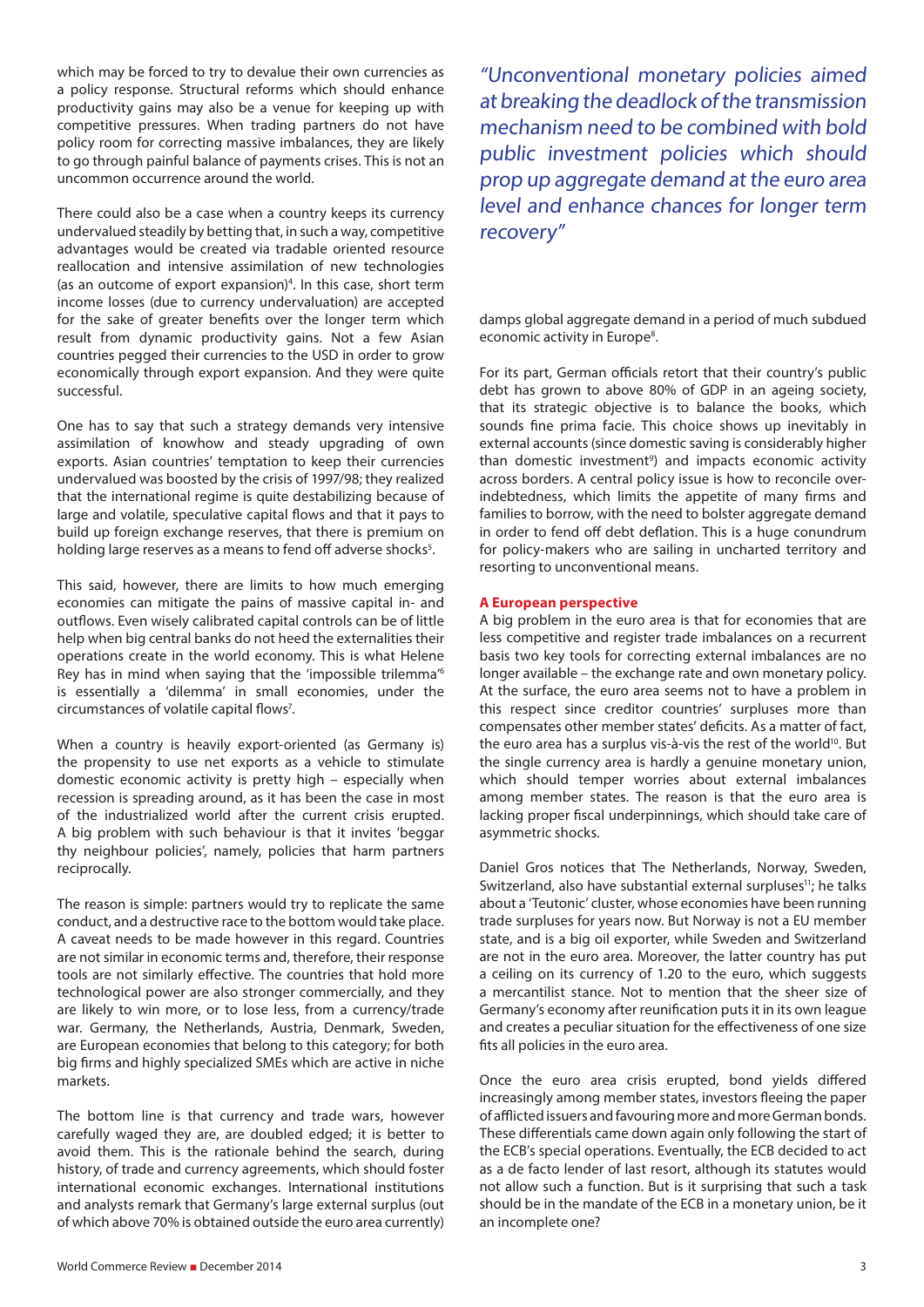In the last couple of years, internal devaluation, via drastic cuts of incomes (wages) did take place in various member states (Ireland, Greece, Spain, and Portugal). And this has helped the substantial reduction of external imbalances. But this method puts economic and social structures under enormous strain. It is hard to assume that internal devaluation can be the main tool for correcting imbalances in the euro area. And if structural reforms, which are time consuming, do not raise economic growth rates soon enough, so that the burden of private and public debts be mitigated, a backlash can ensue. Debt deflation has already turned into a major threat for the euro area. Inflation has come down constantly in recent years, at 0.3% annually in November 2014 for the whole area; several countries (Slovenia, Spain) already witness deflation.

Higher public debts and very large private debts, high levels of non-performing loans in banks' balance-sheets ask for a wider range of correction mechanisms, including, arguably, debt restructuring. Bailing in schemes are part of new means of dealing with high indebtedness and trying to protect taxpayers' money. The attempt to sever the link between banks balancesheets and sovereign debt has not succeeded so far and it may be a futile endeavour if the objectives are not realistic. For, however damaged the reputation of some member states may be, banks would likely continue to place sovereign debt among preferred assets. A stark fact is that the only taxation power rests with governments. And it is still too early to think that the Banking Union can be the definitive solution to euro area's troubles.

What impedes a new design of the euro area when it comes to its governance and institutions? First, it is arguably a train of thought regarding the roots of the crisis, which puts emphasis on public indebtedness. But this is in contrast with the cases of Spain, Ireland and other countries where it is private borrowing that has brought about the bigger troubles. And if one accepts it, then a legitimate question relates to what central banks and other regulators and supervisors did in restraining the growth of private debt. How did commercial banks assess the risks incurred by funding rising private indebtedness in the countries which ended up with large external imbalances? Not least, the suboptimal character of the single currency area combined with markets' myopia in causing failures of all sorts. Therefore, a proper analysis of the causes of this crisis needs to be much more nuanced in order to build adequate policy responses, corrective measures.

The one-sided adjustment of large imbalances, which may involve unavoidable austerity, is not sufficient and can engender pernicious effects; further sinking economies into recession and debt deflation are among such effects. It is very much true that public mood among citizens in creditor countries should not be underestimated. There are also legal and constitutional reasons which do play an important role in this equation. But the crucial explanation lies with the interpretation of the root causes of this crisis. There is over-indebtedness of public and private sectors in most of the EU countries, which, clearly, restrains credit demand. But the way the eurozone does function is no less important.

The Banking Union is an attempt to reorder things, address and redress the flaws of the Monetary Union and, consequently, find a way out of the mess. There is undeniable progress scored until now with the creation of the Single Supervisor Mechanism, the setting up of national resolution schemes. However, much more needs to be done. The joint Resolution Fund, which is meant to

help recapitalize banks, or help wind them down in an orderly fashion, is much to small (55 billion euro) as compared to banks' balance-sheets, and its coming into being is far-fetched – in 2024. And deposit insurance schemes remain national. What matters in the end is what member states are willing to stake together. Which means that, for the foreseeable future, countries will have to use, basically, their own resources. The ECB will be around to intervene as a lender of last resort, and its operations could be critical to forestall things getting out of control. But is it sufficient for the longer term?

The description of the euro area sketched above suggests that the focus on external imbalances needs a broader framework for analysis. The German external surplus mirrors exceptional industrial and trade capabilities, the capacity of a social and institutional model to mobilize internal resources for change, to undertake adjustment under duress (as it did happen after reunification and during Chancellor Schroeder's mandate). But the way the euro area has been functioning from its start made the euro operate as an undervalued DM (which bolsters exports and discourages imports, creates jobs, etc) and an overvalued escudo, drachma and peseta.

Adjustments have taken place in the last couple of years and, Spain, for instance, shows an external surplus this year. But these corrections have taken place primarily via a drastic compression of internal demand in those economies and not by a surge of net exports. This is also shown by the level of unemployment. Moreover, the new governance structure in the euro area/the EU, for monitoring imbalances (the European Semester, the Fiscal Pact, the Excessive Deficit Procedure, etc), be it useful, is quite complicated and cumbersome to implement<sup>12</sup>.

More important is that the policy mix in the euro area has not matched expectations. And data is quite revealing in this respect. In 2014, the euro area has been coming close to a new recessionary phase. Quite worrisome is that Germany, which is its economic locomotive, has been slowing down. The sanctions on Russia have probably taken its toll, but more is at work in explaining the inability of the single currency area to recover. And economic stagnation is liable to foment social strain further, continue to fuel the rise of extremist political groups. Not least, the very survival of the European project could be tested. This is the broad picture under which the thrust of current policies in the euro area have to be judged.

If the euro area had not existed the German surplus would have pushed the DM toward steady appreciation, as it constantly did during the decades of German economic miracle, after the Second World War. The same would have happened with the Dutch and, maybe, other currencies. But now, the fracture between the North and the South in the euro area can have very deleterious effects unless its institutions and governance policies change. Recent years' internal devaluation in Ireland, Spain, Portugal, and Greece have diminished their external imbalances dramatically. But does it change the essence of the problem? Are such adjustments the path to follow in the future for whichever member state gets into trouble? Is such a process sustainable socially and politically? Because one has to consider that economies do not have the same capacity to absorb shocks.

The unemployment rates are quite ominous: in Germany it is below 6%, in Austria similarly, while it is above 20% in Spain and Greece; in these latter countries external imbalances have been internalized via internal devaluation. A union that does not have